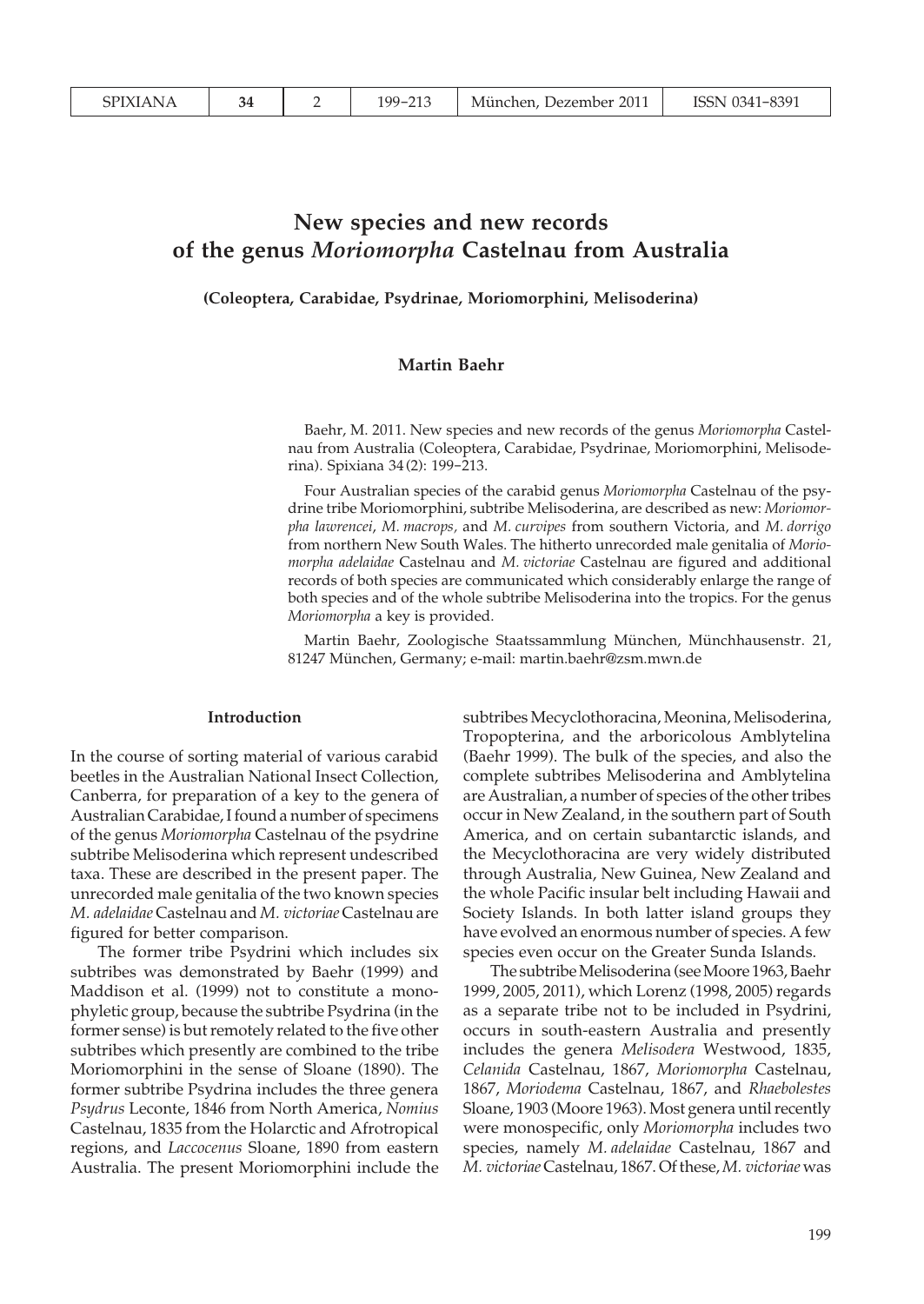erroneously included in *Melisodera* by Lorenz (1998, 2005). Recently, however, Baehr (2011) described one additional species each of the genera *Melisodera, Moriodema,* and *Rhaebolestes.*

All melisoderine species are rather large to large, dark reddish to black beetles that possess a distinct apical sublateral elytral ridge. In body shape they bear a strong similarity to the pterostichine genus *Morion* Latreille, 1810, without being related to that genus. The resemblance most probably is due to the apparent similar habits. Specimens of all genera of Melisoderina are rare or very rare in collections, because either they are rare in nature on whatever reasons or they are rarely collected as they usually are found in forest inside of logs or under the bark of logs. Of the genus *Rhaebolestes* apparently only the holotype of the hitherto single species *R. walkeri* Sloane, 1903 is known.

 The key to the melisoderine genera in Moore (1963) still applies.

 Within the subtribe Melisoderina the genus *Moriomorpha* is distinguished by depressed body shape, moderately large eyes, short antenna, markedly curved metatibia, and laterally compressed tarsi. Two species were recorded, both known so far from south-eastern Australia, i. e. south-eastern South Australia to south-eastern New South Wales, and the Australian Capital Territory.

#### **Materials and methods**

Measurements were taken using a stereo microscope with an ocular micrometer: body length from apex of labrum to apex of elytra; length of orbits from the posterior margin of the eye to the "neck" angle; length of pronotum along midline; width of apex of pronotum at the most advanced part; length of elytra from the most advanced part of the humerus to the very apex. For estimation of the relative length of the antenna the 6<sup>th</sup> antennomere was measured; for measurement of its width the depressed surface was chosen.

 For dissection of the male genitalia the specimens were soaked for a night in a jar under moist atmosphere, then the genitalia were removed and subsequently cleaned for a short while in hot KOH. The habitus photographs were obtained with a digital camera using ProgRes Capture Basic and AutoMontage and subsequently were edited with Corel Photo Paint 11.

 Data of examined specimens are given in full length and the exact labelling was used, including all ciphers, notes of determinators and curators, and printed labels. A slash " / " with a blank before and after it denotes a new label, a longer space (" ") marks a new line on the same label.

 The holotypes of the new species are stored in the Australian National Insect Collection, Canberra (ANIC), additional material of other species are in that collection, in Queensland Museum, Brisbane (QM), the University of Queensland Insect Collection, Brisbane (UQIC) (now incorporated in the collection of Queensland Museum), and in the working collection of the author at Zoologische Staatssammlung, München (CBM).

#### **Abbreviations**

- ACT Australian Capital Territory<br>NSW New South Wales
- NSW New South Wales<br>OLD Oueensland
- QLD Queensland<br>SA South Austr
- SA South Australia<br>VIC Victoria
- Victoria
- e. eastern
- n. northern<br>ne. north-eas
- north-eastern
- s. southern<br>se south-eas
- se. south-eastern<br>> larger or long
- larger or longer than
- < smaller or shorter than

#### **Taxonomy**

#### **Genus** *Moriomorpha* **Castelnau**

*Moriomorpha* Castelnau, 1867: 37. – Castelnau 1868: 123; Csiki 1929: 485; Moore 1963: 281; Moore et al. 1989: 153; Lorenz 1998: 224; 2005: 245.

**Type species:** *Moriomorpha victoriae* Castelnau, 1867, by subsequent designation by Moore (1963).

**Diagnosis.** Genus of the subtribe Melisoderina of the psydrine tribe Moriomorphini, characterized by rather wide body shape, presence of the metathoracic wings, short antenna, laterally moderately projected eyes, squamose male protarsus, remarkably curved mesotibia, and laterally compressed tarsi. Moore (1963) recorded this genus as described by Castelnau in 1868, but this paper was purely a reprint of Castelnau's 1867 paper. Later Moore (Moore et al. 1987) corrected this error.

## *Moriomorpha adelaidae* **Castelnau, 1867** Figs 1, 6, 7

*Moriomorpha adelaidae* Castelnau, 1867: 38. – Castelnau 1868: 124; Moore 1963: 281; Moore et al. 1987: 154; Lorenz 1998: 224; 2005: 245.

**Comments.** This species was so far recorded from South Australia and southern New South Wales. Some newly recorded specimens from eastern and north-eastern Queensland were compared with the type from the Castelnau Collection in Museum Genoa and, although they differ somewhat in size and relative body shape, in particular in the ratios of certain measurements of pronotum, size of eyes,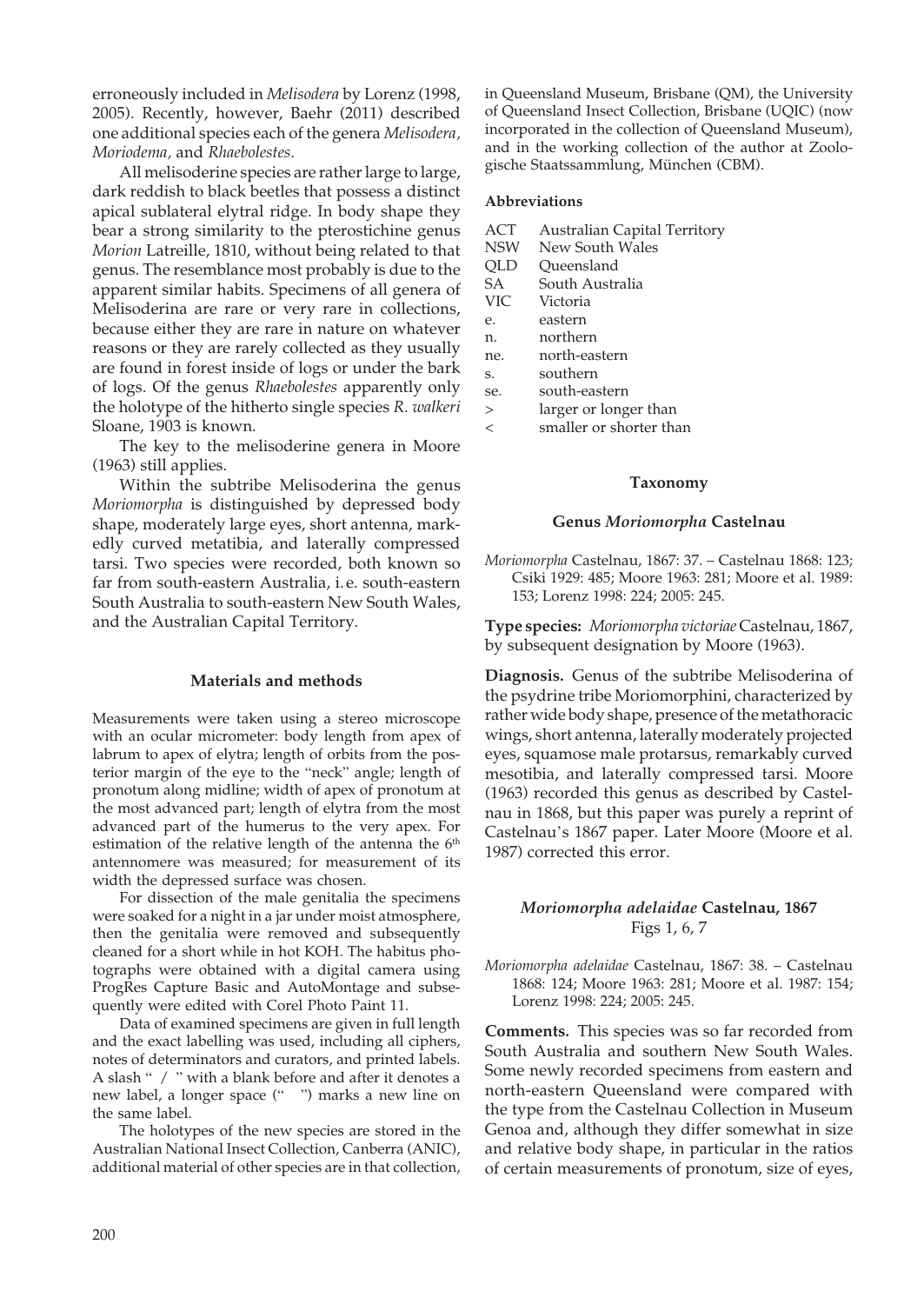

**Figs 1-5.** Male genitalia: aedeagus, left side and lower surface, left and right parameres, genital ring. Scale bars: 0.5 mm. **1.** *Moriomorpha adelaidae* Castelnau. **2.** *M. victoriae* Castelnau. **3.** *M. lawrencei* spec. nov. **4.** *M. macrops* spec. nov. **5.** *M. dorrigo* spec. nov.

and relative length of elytra, and in the size of the punctures of the elytral striae, they are tentatively alluded to this species. Unfortunately, these northern specimens are females, so comparison of the male genitalia at present is impossible, though would be important when additional material from these localities will be available.

 Some of the new records remarkably extend the range of the genus and of this species (if it is a single species) to the north into the wet tropics. At these northern localities the specimens were sampled in rain forest and at rather high altitude. The wide range of this southern species certainly is surprising, but,

because three specimens were sampled in light traps, the species apparently flies well and easily, and this ability could account for its apparent wide range.

#### **Redescription**

For measurements and ratios see Table 1.

 Colour. Upper and lower surfaces more or less dark brown, commonly the apical third of the elytra, except the sutural area, dark piceous to black. Mouth parts and basal antennomere dark reddish to brown, rest of antenna almost black; femora reddish, tibiae and tarsi rather contrastingly dark piceous to black.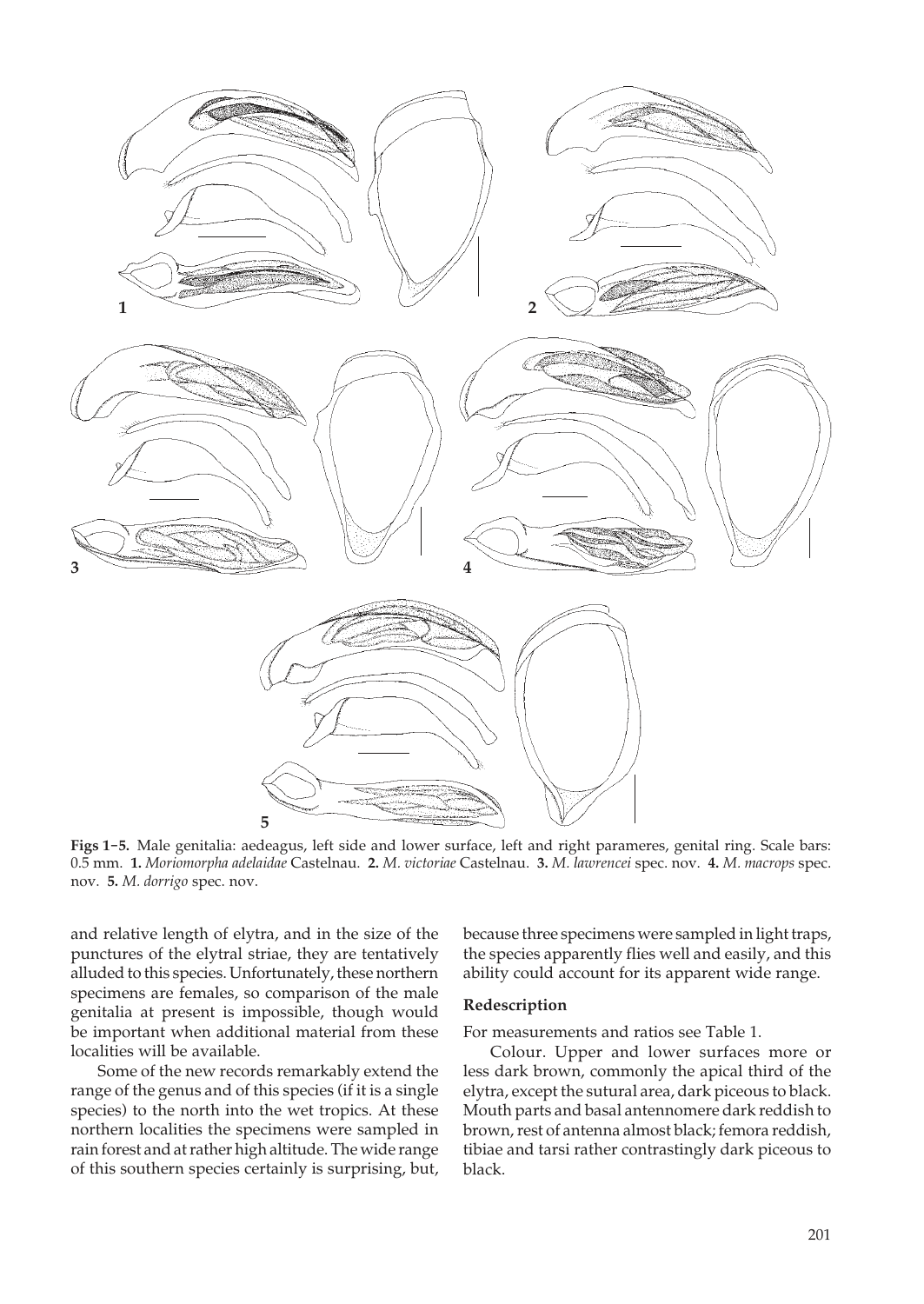

**Fig. 6.** *Moriomorpha adelaidae* Castelnau. Female gonocoxites 1 and 2. Scale bar: 0.25 mm.

 Head (Fig. 7)*.* Head of average size. Eye relatively large, laterally rather projected. Orbit oblique and slightly convex, forming a weak angle with the neck. Clypeal suture distinct, clypeus anteriorly very slightly concave, labrum anteriorly moderately concave. Mandibles moderately elongate, inner surface in basal half parallel-sided, towards apex moderately incurved. Mentum bisetose, with feeble tooth. Submentum bisetose and with two pits between setae, setae elongate. Glossa elongate, with two elongate setae, paraglossae hyaline, narrow, far surpassing the glossa. Lacinia with two moderately dense rows of setae. Both palpi narrow and elongate, impilose, at apex obtuse. Antenna very short, median antennomeres about as long as wide; 1<sup>st</sup>-3<sup>rd</sup> antennomeres glabrous, other antennomeres densely pilose, from 5 th antennomere lateral surfaces with even denser pilosity and glandular fields. Frons and clypeus in middle very slightly convex, frontal sulci shallow, irregularly sinuate, curved laterad. Inside of the eye

with a narrow but deep sulcus. Neck sulcus barely impressed. Posterior supraorbital seta inserted just at posterior margin of eye. Surface extremely finely, sparsely punctulate, lacking microreticulation, very glossy; punctures only visible at very high magnification. Only labrum with very fine, superficial, isodiametric microreticulation.

 Pronotum (Fig. 7). Cordiform, wide, base slightly wider than apex, widest diameter about at apical third. Apex with more or less shallow excision, apical angles slightly produced, widely rounded. Lateral margins evenly convex, even near base not perceptibly sinuate. Basal angles c. 100-110°, but very slightly produced laterad, base in middle straight, laterally slightly oblique. Dorsal surface rather depressed. Apex not margined, lateral border rather narrowly margined, margin slightly upturned, lateral sulcus narrow and rather shallow, slightly widened towards base, base distinctly margined. Median line shallow, not reaching apex nor base. Anterior transverse sulcus barely perceptible, posterior sulcus shallow. Basal grooves deep and wide, at bottom with two short, straight impressions. Anterior marginal seta situated slightly behind apical third, slightly removed from margin, posterior marginal seta situated at basal angle. Surface almost devoid of transverse impressions, with extremely fine, sparse punctures, and here and there with traces of highly superficial and extremely fine microreticulation which consists of transverse lines. Both, punctures and microreticulation perceptible only at very high magnification; surface very glossy.

 Elytra. Moderately elongate, parallel-sided, dorsally convex though disk depressed. Humeral angle angulate. Lateral margin in basal third very slightly concave, then straight, apical part evenly rounded to suture. Scutellary stria elongate, in 1<sup>st</sup> interval. Six median striae complete and moderately impressed throughout, finely though distinctly crenulate; 7<sup>th</sup> stria only in middle recognizable, in basal and apical thirds almost absent. Six median intervals very

**Table 1.** Measurements and ratios of the species of *Moriomorpha.* N = number of specimens measured; body length in mm; l eye/orbit = ratio length of eye/length of orbit;  $1/w 6<sup>th</sup>$  ant = ratio length/width of 6<sup>th</sup> antennomere; w/l pron = ratio width/length of pronotum; apex/base pron = ratio width of apex/width of base of pronotum; dia/base pron = ratio widest diameter/width of base of pronotum; l/w elytra = ratio length/width of elytra.

|           | N |              |             |               |               | body length $l$ eye/orbit $1/w$ 6th ant $w/l$ pron apex/base pron dia/base pron $1/w$ elytra |               |               |
|-----------|---|--------------|-------------|---------------|---------------|----------------------------------------------------------------------------------------------|---------------|---------------|
| adelaidae | 8 | $7.5 - 8.8$  | $2.5 - 3.0$ | 1.0           | $1.35 - 1.45$ | $0.96 - 1.00$                                                                                | $1.32 - 1.40$ | $1.65 - 1.70$ |
| victoriae |   | $9.9 - 10.5$ | 1.80        | $1.00 - 1.05$ | $1.15 - 1.17$ | $1.05 - 1.07$                                                                                | $1.36 - 1.38$ | $1.72 - 1.74$ |
| lawrencei |   | 9.5          | 2.00        | 0.95          | 1.30          | 1.02                                                                                         | 1.36          | 1.60          |
| macrops   |   | 13.5         | 3.80        | 1.15          | 1.33          | 1.07                                                                                         | 1.33          | 1.63          |
| curvipes  |   | 11.7         | 1.65        |               | 1.30          | 1.00                                                                                         | 1.34          | 1.65          |
| dorrigo   |   | 12.7         | 1.95        | 1.35          | 1.20          | 0.92                                                                                         | 1.30          | 1.60          |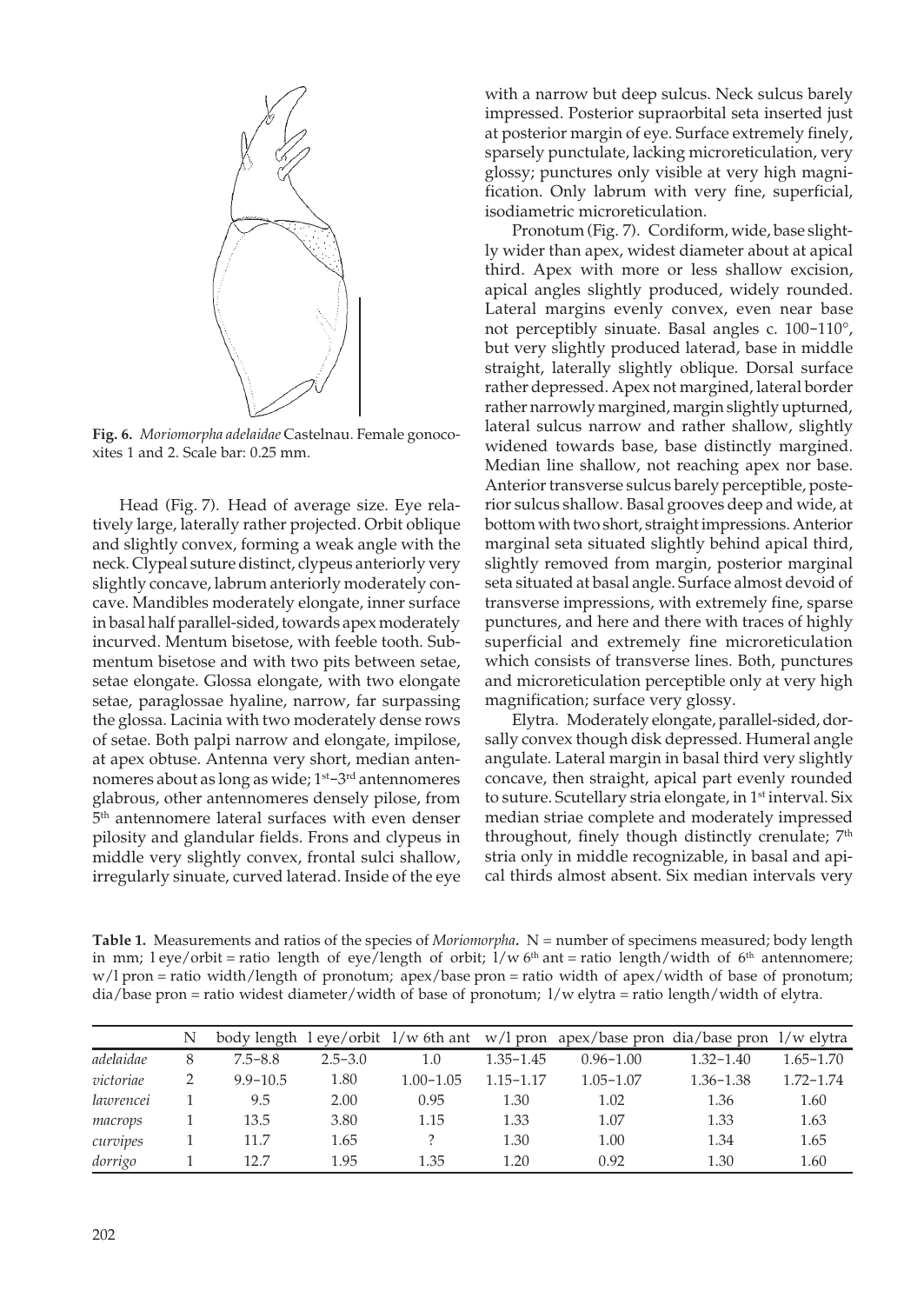gently convex, lateral intervals depressed. Subapical carina distinct. Scutellary pore and seta situated at base of  $1<sup>st</sup>$  stria.  $3<sup>rd</sup>$  interval with two setiferous punctures at or behind middle and in apical third, all adjacent to 3rd stria. Marginal series consisting of 12-13 punctures and setae, very widely interrupted in middle, punctures small, setae of very different length. At apex with an elongate seta situated near end of 5th stria, and with a smaller one at end of 2nd stria. Intervals very finely and superficially punctate, with extremely fine and highly superficial microreticulation that consists of very dense, transverse lines, only visible at very high magnification.

 Lower surface. Impunctate and impilose, with extremely fine and very superficial microreticulation which is only visible at very high magnification. Metepisternum narrow and elongate, slightly  $>2 \times$  as long as wide at apex. Terminal abdominal sternum in both sexes quadrisetose.

 Legs. Moderately slender and elongate. Profemur on lower surface without distinct tooth but near base with an elongate, weak swelling. Protibia slightly curved, sulcate at anterior surface. Mesotibia strongly curved, lower and anterior surfaces with a fringe of elongate setae, dorsal surface slightly serrulate. Tarsi narrow and comparatively short, laterally compressed. 5<sup>th</sup> tarsomeres with two pairs of setae at lower surface. Tarsal claws elongate, glabrous.

 Male genitalia (Fig. 1). Genital ring large, asymmetrically triangular, but laterally slightly convex, with rather narrow, rounded apex. Aedeagus comparatively narrow, lower surface slightly concave but in middle very faintly convex; barely widened in middle but markedly sinuate. Apex short and rather wide, very slightly curved right, widely rounded at tip. Orificium rather short, situated on upper surface, slightly turned to the right side. Internal sac with an elongate, rather sclerotized bar near the roof, and with some additional, moderately sclerotized parts, with several folds. Both parameres with narrow and elongate apices, comparatively elongate. The very apex of both parameres with several short setae, the lower surface of the right paramere in apical third shortly setose.

 Female genitalia (Fig. 6). Gonocoxite 1 large, without any setae at the upper rim. Gonocoxite 2 elongate, curved, with rather acute apex, with two elongate ventro-lateral ensiform setae, one elongate dorso-median ensiform seta originating about at middle of the gonocoxite, and one fairly elongate nematiform seta originating from a pit at apical fourth of the gonocoxite.

 Variation. Rather variable with respect to body size, proportions of pronotum, size of the eyes, and degree of punctation of the elytral striae.

**Distribution.** From eastern South Australia along the east coast north to Paluma Range (at c. 19° S) in north-eastern Queensland, in New South Wales also somewhat inland.

**Collecting circumstances.** Three specimens were sampled in light traps, the specimen collected by me on Eungella Tableland was collected from under bark of a log on the ground in montane subtropical rain forest. The other specimens from Queensland likewise were sampled in upland rain forest. One specimen was sampled "under eucalypt bark, in wet sclero. forest – dry scler. forest ecotone".

**New records. NSW:** 1º, "Sydney H.W. Cox / This may be *M. adelaideae* C. 19.12.31" (ANIC); 1º "Bogan R. J. Armstrong / Probably *Melisodera* sp. ; T. G. Campbell det. / *Moriomorpha adelaideae* Cast. Det. M. Baehr 2011" (ANIC); 18, "Moriomorpha sp. Mul [unreadable]  $\delta$  1010 1889" [Sloane's hand!] (ANIC); 1 $\delta$ , "Pennefathers Rd. Cherry Tree SF via Casino 12. xi.96 96:504 Watkins / S. G. Watkins Collection / *Moriomorpha adelaideae* Cast. Det. M. Baehr 2011"  $(ANIC); 1\delta, "approx. 2.5 km N.$  Lansdowne via Taree 16 April 1989. G. Williams / *Moriomorpha adelaidae* Cast. det. B. P. Moore 1992" (ANIC);  $2\delta\delta$ , "Macleay Riv. Nov. 1928 H. J. Carter / *Moriomorpha adelaideae* Cast. Det. M. Baehr 2011" (ANIC). - OLD: 1&, "Brisbane / *Moriomorpha adelaidae* Cast." (ANIC); 1º, "QLD: 28.193°S × 153.128°E Lamington NP. IBISCA Qld Plot# IQ-700-C. 748 m. 12-13 Mar 2007. D. Wright. rainforest. light trap – ground. **22310** / QM<br>Reg. No. T151854" (QM); 1♀, "18°59.30S 146° 11.00E Paluma Light Trap/Gr. 2 R. L. Kitching 14 Mar 2001" (QM); 19, "QLD90/30, Eungella NP, 84 km w. Mackay, 900 m, 13.-15.11.1990, M. Baehr" (CBM).

#### *Moriomorpha victoriae* **Castelnau, 1867** Figs 2, 8

*Moriomorpha victoriae* Castelnau, 1867: 38. – Castelnau 1868: 124; Moore 1963: 281; Moore et al. 1987: 154. *Melisodera victoriae*, Lorenz 1998: 224; 2005: 245.

**Comments.** According to Moore et al. (1987) this species was so far recorded from a few localities in eastern Victoria. One of the new records extends the recorded range of this species westwards into southern Victoria west of Melbourne. There, in the Otway Range, the species probably inhabits temperate rain forest. The newly recorded specimens were compared with the type in the Museum of Victoria, Melbourne.

#### **Redescription**

For measurements and ratios see Table 1.

 Colour. Upper and lower surfaces, mouth parts, antenna, and legs more or less dark brown.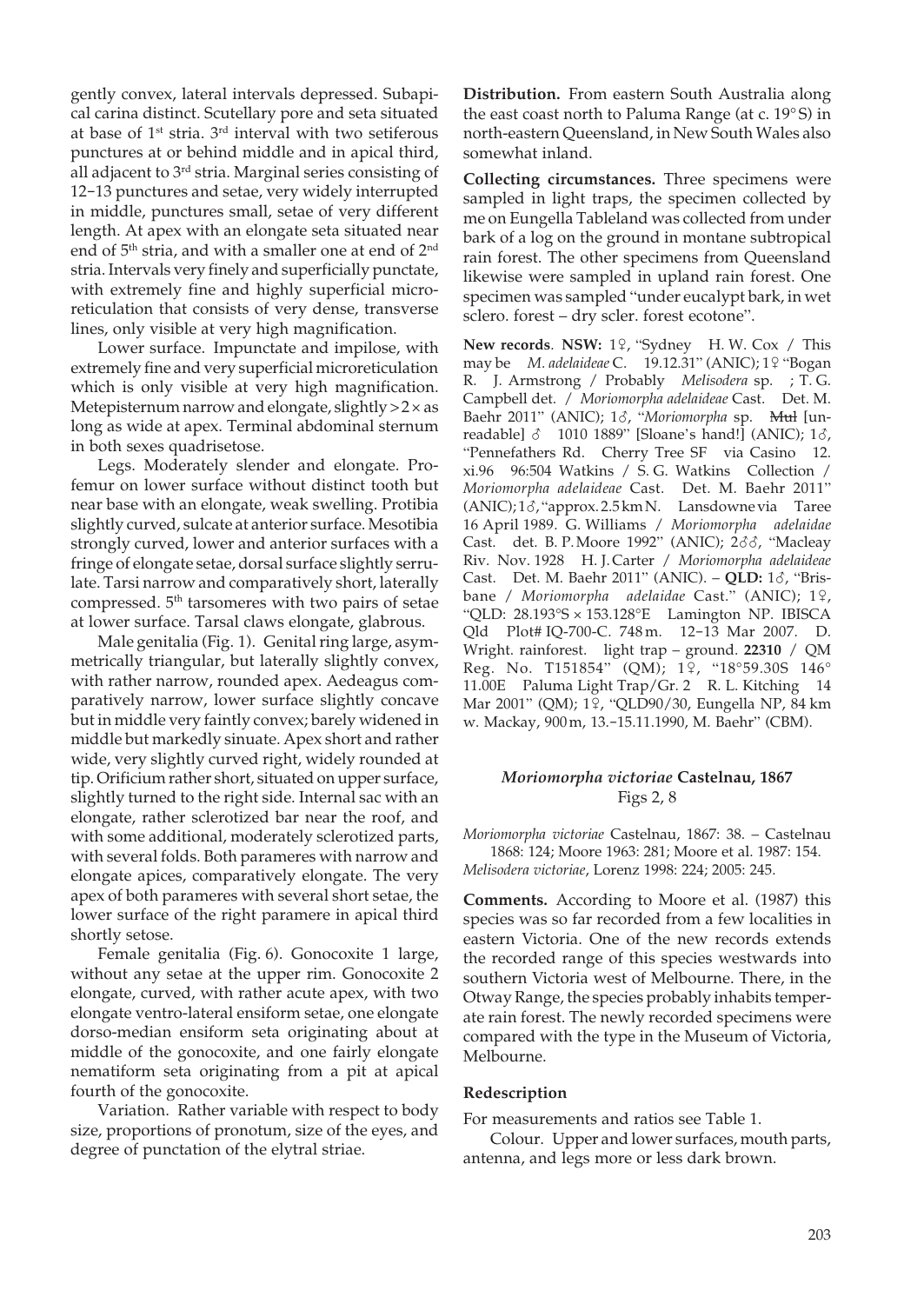Head (Fig. 8)*.* Head of average size. Eye moderately large, laterally comparatively little projected. Orbit oblique and slightly convex, forming a weak angle with the neck. Clypeal suture distinct, clypeus anteriorly slightly concave, labrum anteriorly moderately concave. Mandibles moderately elongate, inner surface in basal half parallel-sided, towards apex rather incurved. Mentum bisetose, with feeble tooth. Submentum bisetose and with two pits between setae, setae elongate. Glossa elongate, with two elongate setae, paraglossae hyaline, narrow, far surpassing the glossa. Lacinia with two moderately dense rows of setae. Both palpi narrow and elongate, impilose, at apex obtuse. Antenna very short, median antennomeres about as long as wide, 1st–3rd antennomeres glabrous, other antennomeres densely pilose, from  $5<sup>th</sup>$  antennomere lateral surfaces with even denser pilosity and glandular fields. Frons and clypeus in middle very slightly convex, frontal sulci rather deep, almost regularly curved laterad. Inside of the eye with a narrow but deep sulcus. Neck sulcus barely impressed. Posterior supraorbital seta inserted slightly behind posterior margin of eye. Surface extremely finely, sparsely punctulate, lacking microreticulation, very glossy; punctures only visible at very high magnification. Only labrum with very fine, superficial, isodiametric microreticulation.

 Pronotum (Fig. 8). Cordiform, comparatively narrow, base about as wide as apex, widest diameter about at apical third. Apex with moderately deep excision, apical angles produced but rounded at tip. Lateral margins evenly convex, in basal fifth with elongate sinuation. Basal angles almost rectangular, barely produced laterad, base in middle straight, laterally slightly oblique. Dorsal surface rather depressed. Apex not margined, lateral border narrowly margined, margin slightly upturned, lateral sulcus narrow and rather shallow, very slightly widened towards base, base distinctly margined. Median line shallow, not reaching apex nor base. Anterior transverse sulcus not perceptible, posterior sulcus shallow. Basal grooves deep and wide, at bottom with two short, straight impressions. Anterior marginal seta situated about at apical third, slightly removed from margin, posterior marginal seta situated at basal angle. Surface almost devoid of transverse impressions, with extremely fine, sparse punctures, and here and there with traces of very superficial and extremely fine microreticulation which consists of transverse lines. Both, punctures and microreticulation perceptible only at very high magnification; surface very glossy.

 Elytra. Moderately elongate, slightly widened towards apical third, dorsally convex though disk markedly depressed, the sutural area even impressed. Humeral angle angulate. Lateral margin in basal third very slightly concave, then slightly oblique, apical part evenly rounded to suture. Scutellary stria elongate, in 1<sup>st</sup> interval. Six median striae complete and rather deeply impressed throughout, at least the median ones finely crenulate; 7th stria in basal half barely recognizable, in apical half more distinct, towards apex even slightly impressed. Six median intervals gently convex, lateral intervals depressed. Subapical carina distinct. Scutellary pore and seta situated at base of 1<sup>st</sup> stria. 3<sup>rd</sup> interval with three or four setiferous punctures, the first situated not far from base, all adjacent to 3<sup>rd</sup> stria. Marginal series consisting of 14-15 punctures and setae, very slightly interrupted in middle, punctures small, setae of very different length. At apex with an elongate seta situated near end of 5<sup>th</sup> stria, and with a smaller one at end of 2nd stria. Intervals very finely punctate, with very fine, slightly superficial microreticulation that consists of very dense, transverse lines, only visible at high magnification.

 Lower surface. Impunctate and impilose, with extremely fine and very superficial microreticulation which is only visible at very high magnification. Metepisternum rather narrow and elongate, slightly  $<$  2 $\times$  as long as wide at apex. Terminal abdominal sternum quadrisetose in both sexes.

 Legs. Moderately slender. Profemur on lower surface at basal third with a strongly produced tooth. Protibia slightly curved, sulcate at anterior surface. Mesotibia strongly curved, lower and anterior surfaces with a fringe of elongate setae, dorsal surface slightly serrulate. Tarsi narrow and comparatively short, laterally compressed. 5<sup>th</sup> tarsomeres with two pairs of setae at lower surface. Tarsal claws elongate, glabrous.

 Male genitalia (Fig. 2). Genital ring not recorded in the examined specimens. Aedeagus moderately wide, lower surface almost straight, but near apex suddenly curved down, slightly widened in apical third. Apex fairly elongate, narrow, considerably curved right, rounded at tip. Orificium elongate, situated on the upper right side. Internal sac apparently without definitely sclerotized parts, with several folds. Both parameres with elongate apices, but both comparatively short and stout. The very apex of both parameres with several short setae.

Female genitalia. Not recorded.

 Variation. Apart from slight differences of body size and relative shape of the pronotum, little variation noted.

**Distribution.** Known only from southern Victoria.

**Collecting circumstances***.* Not recorded, but probably captured in temperate rain forest.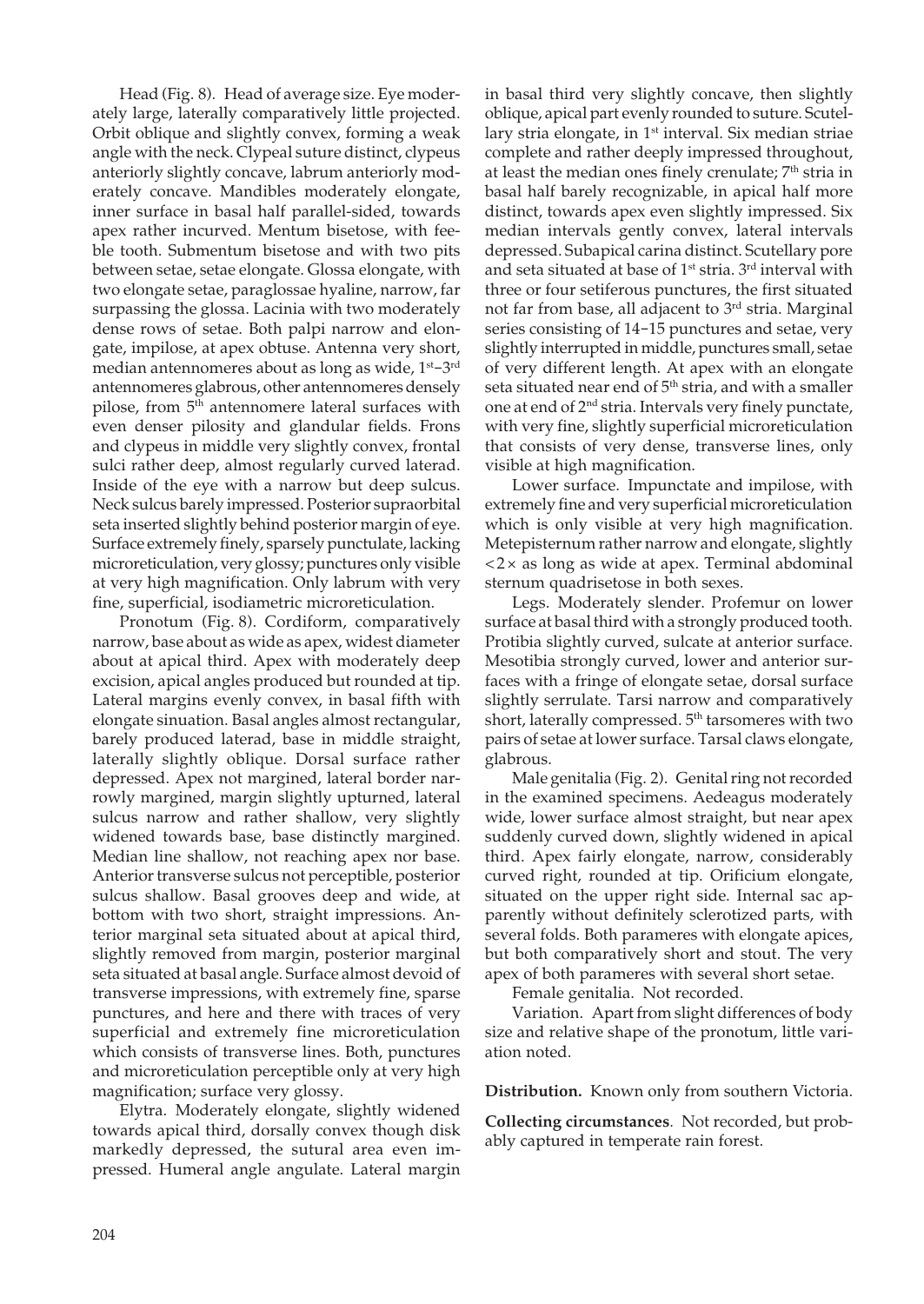**New records. VIC:** 18, "Otway Ra's, 7-9.i.1966. T. Weir" (UQIC); 18, "Bonang 21.ii.60 B. P. Moore / *Moriomorpha victoriae* Cast. det. B. P. Moore 82" (ANIC).

#### *Moriomorpha lawrencei* **spec. nov.** Figs 3, 9, 13

Types. Holotype:  $\delta$ , "37.34S 145.53E Cumberland Ck. 13 km ESE of Marysville 18 Jan. 1978 V. Lawrence & Weir" (ANIC).

**Etymology.** The name is a patronym in honour of John Lawrence, co-collector of this species and famous expert of beetle phylogeny.

**Diagnosis.** Comparatively small species, characterized by moderately wide pronotum with barely excised apex, comparatively small eye, distinctly crenulate elytral striae, moderately curved mesotibia, and slightly sinuate aedeagus with straight, obtusely oblique apex.

## **Description**

For measurements and ratios see Table 1.

 Colour (Fig. 13). Upper and lower surfaces reddish-brown. Anterior part of head and mandibles piceous; palpi piceous but basal palpomere and apex of palpi reddish. Antenna dark piceous to black. Femora reddish, tibiae and tarsi contrastingly black.

 Head (Fig. 9)*.* Head of average size. Eye relatively small, though laterally rather projected. Orbit oblique and slightly convex, forming a weak angle with the neck. Clypeal suture distinct, clypeus anteriorly very slightly concave, labrum anteriorly moderately concave. Mandibles moderately elongate, inner margin in basal half almost parallel-sided, towards apex moderately incurved. Mentum bisetose, with feeble tooth. Submentum bisetose and with two pits between setae, setae elongate. Glossa elongate, with two elongate setae, paraglossae hyaline, narrow, far surpassing the glossa. Lacinia with two moderately dense rows of setae. Both palpi narrow and elongate, impilose, at apex obtuse. Antenna very short, median antennomeres about as long as wide, 1<sup>st</sup>-3<sup>rd</sup> antennomeres glabrous, other antennomeres densely pilose, from 5<sup>th</sup> antennomere lateral surfaces with even denser pilosity and glandular fields. Frons and clypeus in middle very slightly convex, frontal sulci shallow, regularly curved laterad. Inside of the eye with a narrow but deep sulcus. Neck sulcus barely impressed. Posterior supraorbital seta inserted just at posterior margin of eye. Surface impunctate, lacking microreticulation, very glossy. Only labrum with very fine, superficial, isodiametric microreticulation.

 Pronotum (Fig. 9). Cordiform, moderately wide, base slightly wider than apex, widest diameter about at apical third. Apex with shallow excision, apical angles slightly produced, widely rounded. Lateral margins evenly convex, only near base very slightly sinuate. Basal angles rectangular, not produced laterad, base in middle straight, laterally very slightly oblique. Dorsal surface rather depressed. Apex not margined, lateral border narrowly margined, margin slightly upturned, lateral sulcus narrow and rather shallow, very slightly widened towards base, base distinctly margined. Median line shallow, not reaching apex nor base. Anterior transverse sulcus barely perceptible, posterior sulcus shallow. Basal grooves deep and wide, laterally margined by an obtuse ridge. Anterior marginal seta situated slightly behind apical third, slightly removed from margin, posterior marginal seta situated at basal angle. Surface almost devoid of transverse impressions, not perceptibly punctate, here and there with traces of highly superficial and extremely fine microreticulation which consists of transverse lines. Microreticulation perceptible only at very high magnification; surface very glossy.

 Elytra (Fig. 13). Moderately elongate, slightly widened towards apical third, dorsally convex though disk slightly depressed. Humeral angle angulate. Lateral margin in basal third distinctly concave, then obliquely convex, apical part evenly rounded to suture. Scutellary stria elongate, in 1<sup>st</sup> interval. Six median striae complete and slightly impressed throughout, finely though distinctly crenulate; 7<sup>th</sup> stria in basal half barely recognizable, in apical half more distinct, towards apex even slightly impressed. Five median intervals gently convex, lateral intervals depressed. Subapical carina distinct. Scutellary pore and seta situated at base of 1st stria. 3rd interval with three setiferous punctures in apical half, all adjacent to 3rd stria. Marginal series consisting of 13 punctures and setae, widely interrupted in middle, punctures small, setae of very different length. At apex with an elongate seta situated near end of 5<sup>th</sup> stria, and with a smaller one at end of 2<sup>nd</sup> stria. Intervals impunctate, with very fine and superficial microreticulation that consists of very dense, transverse lines, only visible at high magnification.

 Lower surface. Impunctate and impilose, with extremely fine and highly superficial microreticulation which is only visible at very high magnification. Metepisternum narrow and elongate, slightly > 2 × as long as wide at apex. Terminal abdominal sternum in male quadrisetose.

 Legs. Moderately slender and elongate. Profemur on lower surface at basal third with a strongly protruded, hook-shaped tooth. Protibia slightly curved, sulcate at anterior surface. Mesotibia more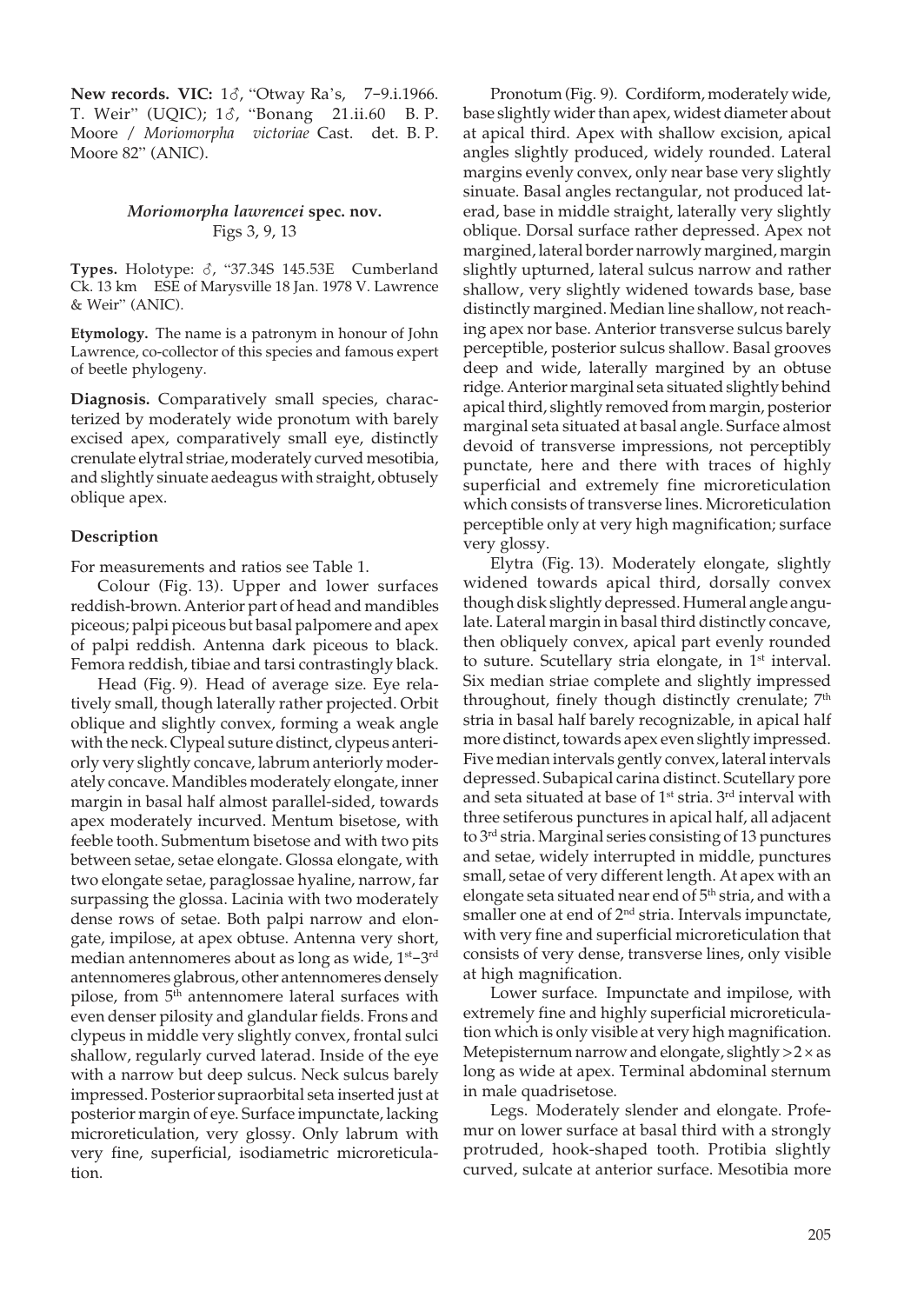distinctly curved than protibia, but less so than in most other species, lower and anterior surfaces with a comparatively sparse fringe of setae, dorsal surface slightly serrulate. Tarsi narrow and comparatively short, laterally compressed. 5<sup>th</sup> tarsomeres with two pairs of setae at lower surface. Tarsal claws elongate, glabrous.

 Male genitalia (Fig. 3). Genital ring large, asymmetrically triangular, with fairly wide, rounded apex. Aedeagus moderately wide, lower surface straight, but near apex slightly sinuate; slightly widened in front of middle. Apex short and moderately wide, very slightly curved right, oblique at tip. Orificium elongate, situated on upper side, slightly turned to the right side. Internal sac without definitely sclerotized parts, with several folds. Both parameres with narrow and elongate apices, comparatively elongate. The very apex of both parameres with several short setae.

 Female genitalia. Unknown. Variation. Unknown.

**Distribution.** Eastern Victoria. Known only from type locality.

**Collecting circumstances.** Not recorded.

## *Moriomorpha macrops* **spec. nov.** Figs 4, 10, 14

**Types.** Holotype:  $\delta$ , "37.43S 145.42E VIC, Ce-<br>ment Creek, 670m N. of Warburton, 812 26Jan.ment Creek, 670 m N. of Warburton, 812 11Feb.1987 A. Newton & M. Thayer" (ANIC).

**Etymology.** The name refers to the relatively large eye.

**Diagnosis.** Comparatively large species, characterized by rather wide pronotum with barely excised apex, large eye, distinctly crenulate elytral striae, moderately curved mesotibia, and rather wide aedeagus with straight, fairly wide, oblique apex.

## **Description**

For measurements and ratios see Table 1.

 Colour (Fig. 14). Head black, pronotum and elytra very dark piceous to almost black; antenna black, palpi black, but basal palpomeres and apex of apical palpomeres reddish; femora dark reddish, tibiae and tarsi black; lower surface dark reddishpiceous.

 Head (Fig. 10)*.* Head of average size. Eye relatively large, laterally rather projected. Orbit oblique and slightly convex, forming a weak angle with the neck. Clypeal suture distinct, clypeus anteriorly very slightly concave, labrum anteriorly moderately concave. Mandibles moderately elongate, inner surface in basal half parallel-sided, towards apex moderately incurved. Mentum bisetose, with feeble tooth. Submentum bisetose and with two pits between setae, setae elongate. Glossa elongate, with two elongate setae, paraglossae hyaline, narrow, far surpassing the glossa. Lacinia with two moderately dense rows of setae. Both palpi narrow and elongate, impilose, at apex obtuse. Antenna very short, median antennomeres slightly wider than long, 1<sup>st</sup>–3<sup>rd</sup> antennomeres glabrous, other antennomeres densely pilose, from 5 th antennomere lateral surfaces with even denser pilosity and glandular fields. Frons and clypeus in middle very slightly convex, frontal sulci shallow, sinuate, curved laterad. Inside of the eye with a narrow but deep sulcus. Neck sulcus barely impressed. Posterior supraorbital seta inserted just at posterior margin of eye. Surface extremely finely, sparsely punctate, lacking microreticulation, very glossy; punctures only visible at very high magnification. Only labrum with very fine, superficial, isodiametric microreticulation.

 Pronotum (Fig. 10). Cordiform, comparatively wide, base about as wide as apex, widest diameter about at apical third. Apex with shallow excision, apical angles slightly produced, widely rounded. Lateral margins evenly convex, only near base very slightly sinuate. Basal angles almost rectangular, not produced laterad, base in middle straight, laterally slightly oblique. Dorsal surface rather depressed. Apex not margined, lateral border narrowly margined, margin slightly upturned, lateral sulcus narrow and rather shallow, very slightly widened towards base, base distinctly margined. Median line shallow, not reaching apex nor base. Anterior transverse sulcus barely perceptible, posterior sulcus shallow. Basal grooves deep and wide, laterally margined by an obtuse ridge. Anterior marginal seta situated slightly behind apical third, slightly removed from margin, posterior marginal seta situated at basal angle. Surface almost devoid of transverse impressions, with extremely fine, sparse punctures, and here and there with traces of very superficial and extremely fine microreticulation which consists of transverse lines. Both, punctures and microreticulation perceptible only at very high magnification; surface very glossy.

 Elytra (Fig. 14). Moderately elongate, largely parallel-sided, dorsally convex though disk markedly depressed. Humeral angle angulate. Lateral margin in basal third very slightly concave, then straight, apical part evenly rounded to suture. Scutellary stria elongate, in 1<sup>st</sup> interval. Six median striae complete and rather deeply impressed throughout, finely though distinctly crenulate;  $7<sup>th</sup>$  stria in basal half barely recognizable, in apical half distinct, towards apex even slightly impressed. Six median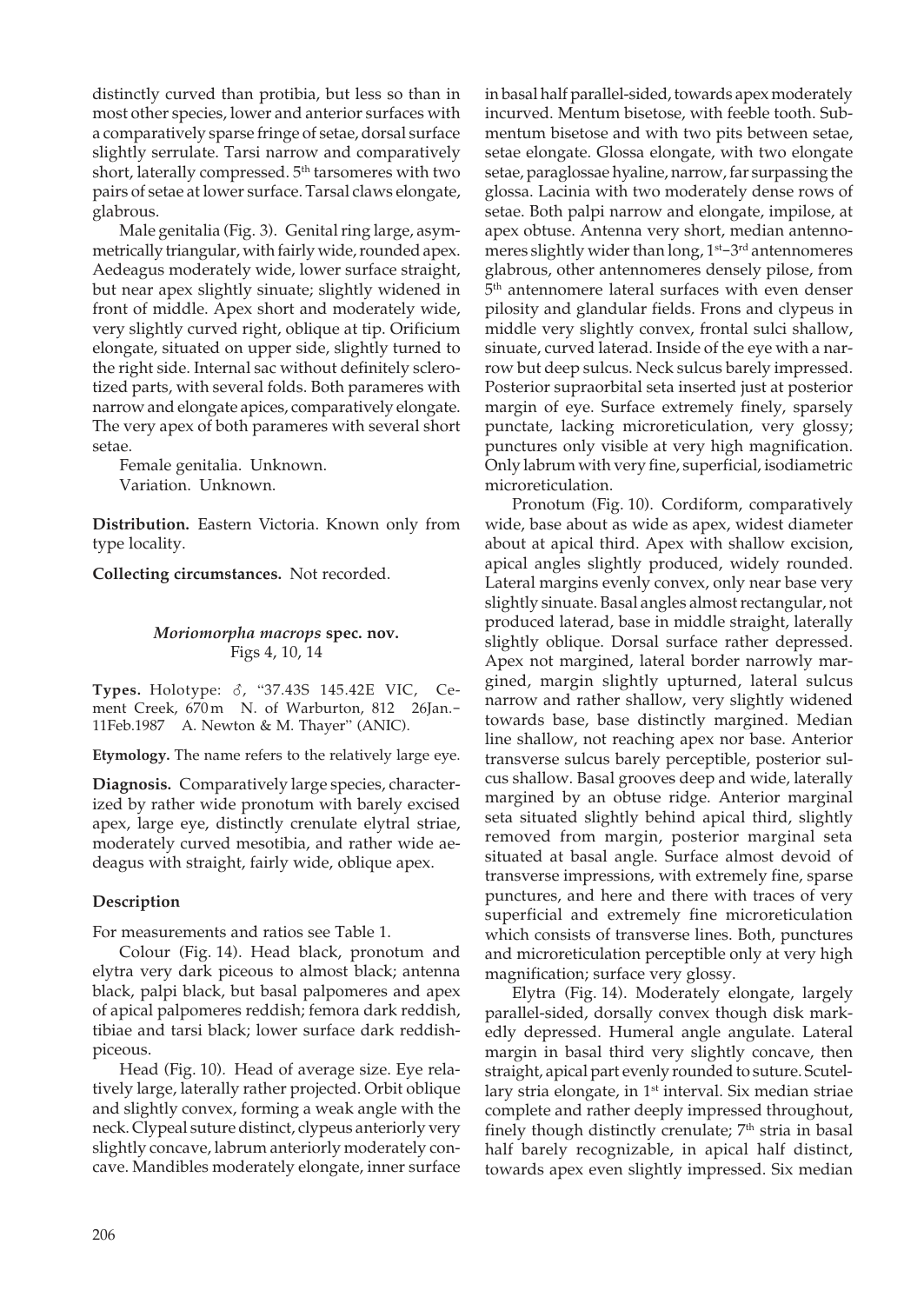intervals gently convex, lateral intervals depressed. Subapical carina distinct. Scutellary pore and seta situated at base of 1<sup>st</sup> stria. 3<sup>rd</sup> interval with three, on left elytra four, setiferous punctures, all adjacent to 3rd stria. Marginal series consisting of 13-14 punctures and setae, rather interrupted in middle, punctures small, setae of very different length. At apex with an elongate seta situated near end of 5<sup>th</sup> stria, and with a smaller one at end of  $2<sup>nd</sup>$  stria. Intervals impunctate, with extremely fine and very superficial microreticulation that consists of very dense, transverse lines, only visible at very high magnification.

 Lower surface. Impunctate and impilose, with extremely fine and very superficial microreticulation which is only visible at very high magnification. Metepisternum narrow and elongate, slightly  $>2 \times$  as long as wide at apex. Terminal abdominal sternum in male quadrisetose.

 Legs. Comparatively slender and elongate. Profemur on lower surface at basal third with a strongly protruded tooth. Protibia slightly curved, sulcate at anterior surface. Mesotibia distinctly curved but less so than in most other species, lower and anterior surfaces with a comparatively sparse fringe of setae, dorsal surface slightly serrulate. Tarsi narrow and comparatively short, laterally compressed. 5<sup>th</sup> tarsomeres with two pairs of setae at lower surface. Tarsal claws elongate, glabrous.

 Male genitalia (Fig. 4). Genital ring large, asymmetrically triangularly convex, with fairly wide, oblique apex. Aedeagus rather wide, lower surface gently bisinuate, near apex shortly curved down; suddenly widened in front of middle. Apex short and rather wide, almost straight, slightly oblique at tip. Orificium elongate, situated on upper surface, slightly turned to the right side. Internal sac with some moderately sclerotized parts, with several folds. Both parameres very elongate, with narrow and very elongate apices. The very apex of both parameres with several short setae, on the left paramere also the lower surface of the apical third shortly setose.

 Female genitalia. Unknown. Variation. Unknown.

**Distribution.** Eastern Victoria. Known only from type locality.

**Collecting circumstances.** Little recorded. The holotype was collected at medium altitude.

#### *Moriomorpha curvipes* **spec. nov.** Figs 11, 15

Types. Holotype:  $9$ , "Turton's Pass, Vic 8th March, 1947 J. Clark" (ANIC).

**Etymology.** The name refers to the markedly curved meso- and metatibiae.

**Diagnosis.** Rather large species, characterized by deeply excised apex of pronotum, markedly depressed elytra, and extremely curved mesotibia. The holotype is probably not fully coloured.

## **Description**

For measurements and ratios see Table 1.

 Colour (Fig. 15). Head and centre of pronotum reddish-brown, clypeus, margins of pronotum, and elytra dark yellow, centre of elytra very slightly darker than lateral parts. Palpi and 1<sup>st</sup>-3<sup>rd</sup> antennomeres reddish, femora yellow, tibiae and tarsi slightly darker. Lower surface yellow to pale reddish (specimen probably not fully coloured).

 Head (Fig. 11). Head of average size. Eye relatively small but laterally rather projected. Orbit oblique and slightly convex, forming a weak angle with the neck. Clypeal suture distinct, clypeus anteriorly slightly concave, labrum anteriorly moderately concave. Mandibles moderately elongate, inner surface parallel-sided, towards apex markedly incurved. Mentum bisetose, with triangular, comparatively acute tooth. Submentum bisetose and with two pits between setae, setae elongate. Glossa elongate, with two elongate setae, paraglossae hyaline, narrow, far surpassing the glossa. Lacinia with few obtuse teeth and sparse setae. Both palpi narrow and elongate, impilose, maxillary palpus at apex obtuse, labial palpus at apex oblique. Both antennae broken from 4 th antennomere, probably similar in size and length to the other species.  $1<sup>st</sup>-3<sup>rd</sup>$  antennomeres glabrous. Frons and clypeus in middle slightly convex, frontal sulci shallow, wide, curved laterad, frons between frontal sulci transversely impressed, but less so in middle. Inside of the eye with a narrow but deep sulcus. Neck sulcus not impressed. Posterior supraorbital seta inserted just in front of posterior margin of eye. Surface extremely finely, sparsely punctate, lacking microreticulation, very glossy; punctures only visible at very high magnification. Only labrum with very fine, superficial, isodiametric microreticulation.

 Pronotum (Fig. 11). Cordiform, comparatively wide, base about as wide as apex, widest diameter slightly in front of middle. Apex deeply excised though straight in middle, apical angles well produced, at tip obtusely rounded. Lateral margins evenly convex, slightly sinuate a short distance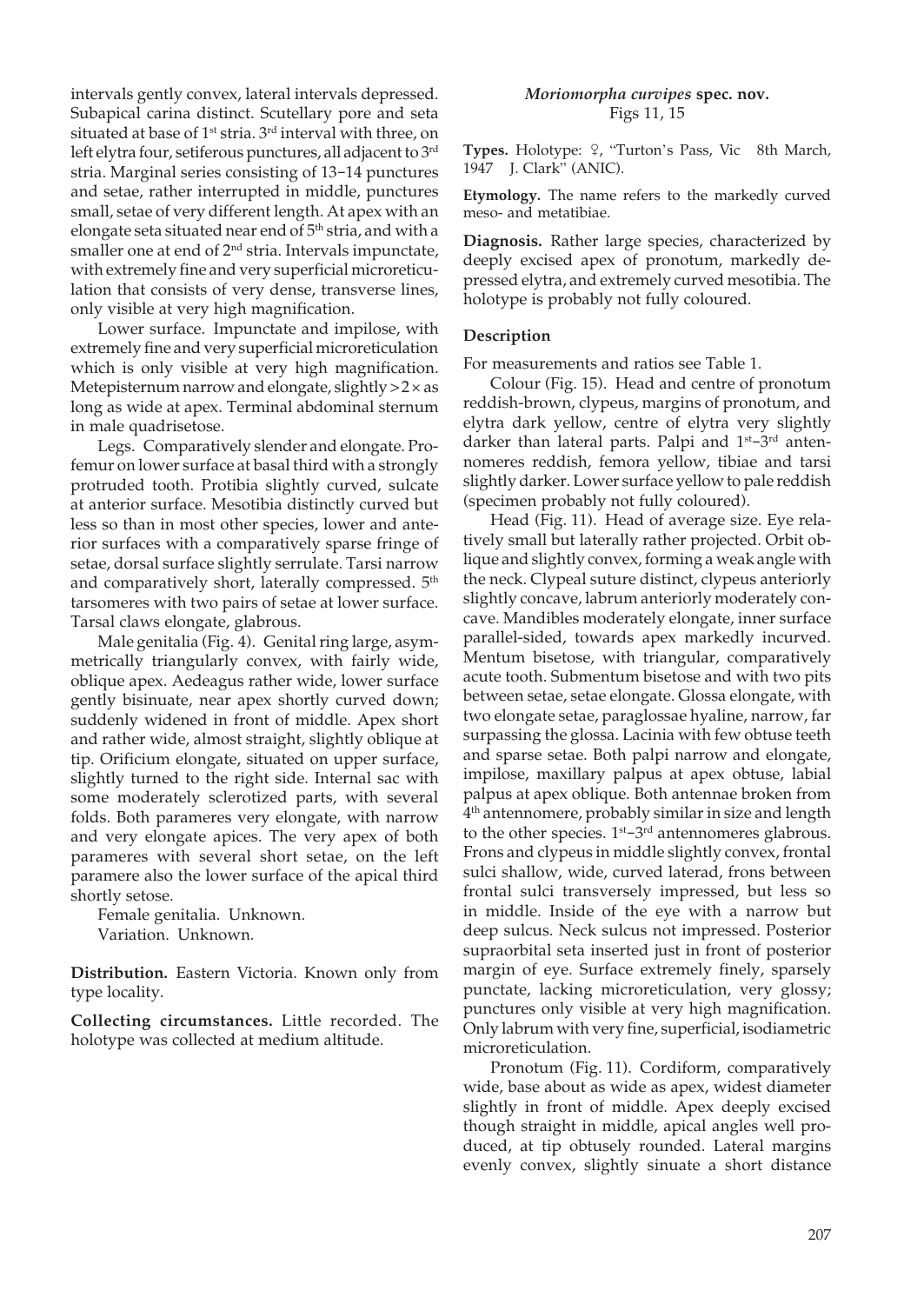in front of base. Basal angles almost rectangular, barely produced laterad, base very gently convex. Dorsal surface rather depressed, in middle slightly raised. Apex not margined, lateral border narrowly margined, margin slightly upturned, lateral sulcus narrow and rather shallow, slightly widened towards base, base distinctly margined. Median line very shallow, not reaching apex nor base. Both transverse sulci barely perceptible. Basal grooves deep, rather wide, at bottom with two impressions. Anterior marginal seta situated at widest diameter behind apical third, slightly removed from margin, posterior marginal seta situated at basal angle. Surface with some shallow though distinct transverse impressions, with extremely fine, sparse punctures, and here and there with traces of very superficial and extremely fine, transverse microreticulation. Both, punctures and microreticulation perceptible only at very high magnification; surface very glossy.

 Elytra (Fig. 15). Moderately elongate, largely parallel-sided, dorsally convex though disk markedly depressed. Humeral angle angulate. Lateral margin in basal third very slightly concave, then straight, apical part evenly rounded to suture. Scutellary stria elongate, in 1<sup>st</sup> interval. Five median striae complete, rather deeply impressed, barely punctate, 6 th stria barely impressed, consisting of an irregular row of short punctiform impressions; 7<sup>th</sup> stria barely recognizable. Five median intervals gently convex, lateral intervals depressed. Subapical carina distinct. Scutellary pore and seta situated at base of 1<sup>st</sup> stria. 3<sup>rd</sup> interval apparently with three setiferous punctures, all adjacent to 3<sup>rd</sup> stria. Marginal series consisting of 14 punctures and setae, rather interrupted in middle, punctures small, setae of very different length. At apex with an elongate seta situated near end of 5<sup>th</sup> stria, and with a smaller one at end of 3 rd stria. Intervals impunctate, with extremely fine and very superficial microreticulation that consists of very dense, transverse lines, only visible at very high magnification.

 Lower surface. Impunctate and impilose, with extremely fine and highly superficial microreticulation which is only visible at very high magnification. Metepisternum narrow and elongate, slightly  $>2 \times$  as long as wide at apex. Terminal abdominal sternum in female quadrisetose.

 Legs. Comparatively slender and elongate. Profemur on lower surface at basal third with a strongly protruded tooth. Protibia slightly curved, sulcate at anterior surface. Mesotibia remarkably curved, lower and anterior surfaces with dense fringe of setae, dorsal surface slightly serrulate. Tarsi narrow and elongate, laterally compressed. 5<sup>th</sup> tarsomeres with two pairs of setae at lower surface. Tarsal claws elongate, glabrous.

Male genitalia. Unknown.

 Female genitalia. Much alike those of *M. adelaidae* Castelnau.

Variation. Unknown.

**Distribution.** Otway Ranges, south-western Victoria. Known only from type locality.

**Collecting circumstances.** Not recorded.

*Moriomorpha dorrigo* **spec. nov.** Figs 5, 12, 16

Types. Holotype:  $\delta$ , "Dorrigo, N.S.W. W. Heron" (ANIC).

**Etymology.** The name refers to the type locality, Dorrigo National Park in north-eastern New South Wales.

**Diagnosis.** Rather large species, characterized by narrow, not cordiform pronotum with but slightly excised apex, rather small eye, moderately curved mesotibia, and rather narrow aedeagus with evenly concave lower surface and evenly, convexly narrowed apex which is distinctly curved right.

#### **Description**

For measurements and ratios see Table 1.

 Colour (Fig. 16). Upper and lower surface dark reddish-piceous; antenna dark piceous, palpi dark piceous, but basal palpomeres and apex of apical palpomeres reddish; femora dark reddish, tibiae and tarsi dark piceous.

 Head (Fig. 12). Head of average size. Eye relatively small, laterally but moderately projected. Orbit oblique and slightly convex, forming a weak angle with the neck. Clypeal suture distinct, clypeus anteriorly slightly concave, labrum anteriorly rather deeply concave. Mandibles moderately elongate, inner surface parallel-sided, towards apex markedly incurved. Mentum bisetose, with shallow, obtusely triangular tooth. Submentum bisetose and with two pits between setae, setae elongate. Glossa elongate, with two elongate setae, paraglossae hyaline, narrow, far surpassing the glossa. Lacinia with few obtuse teeth and sparse setae. Both palpi narrow and elongate, impilose, at apex obtuse. Antenna short, median antennomeres as long as wide, or slightly longer, 1<sup>st</sup>–3<sup>rd</sup> antennomeres glabrous, other antennomeres densely pilose, from 5<sup>th</sup> antennomere lateral surfaces with even denser pilosity and glandular fields. Frontal sulci shallow, slightly sinuate, curved laterad. Inside of the eye with a narrow but deep sulcus. Neck sulcus perceptibly impressed but shallow. Posterior supraorbital seta inserted right at posterior margin of eye. Surface extremely finely,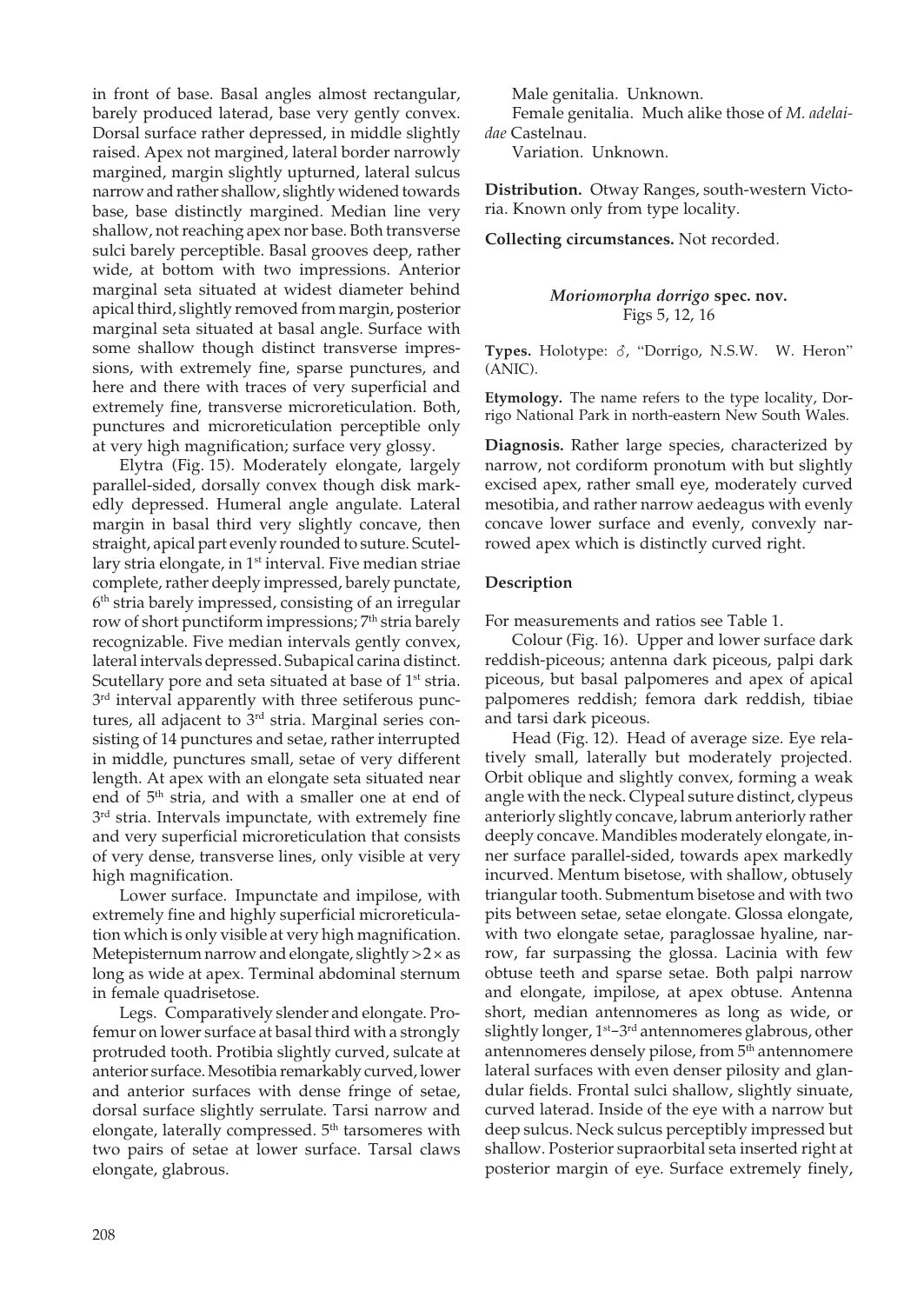

**Figs 7-12.** Head and pronotum. **7.** *Moriomorpha adelaidae* Castelnau. **8.** *M. victoriae* Castelnau. **9.** *M. lawrencei* spec. nov. **10.** *M. macrops* spec. nov. **11.** *M. curvipes* spec. nov. **12.** *M. dorrigo* spec. nov.

sparsely punctate, lacking microreticulation, very glossy; punctures only visible at very high magnification. Only labrum with very fine, superficial, isodiametric microreticulation.

 Pronotum (Fig. 12). Narrow, not cordiform, base perceptibly wider than apex, widest diameter slightly in front of middle. Apex gently excised, straight in middle, apical angles slightly produced, rounded. Lateral margins evenly convex throughout, not excised near apex. Basal angles angulate but not rectangular, barely produced laterad, base very gently convex. Dorsal surface rather depressed. Apex not margined, lateral border narrowly margined, margin slightly upturned, lateral sulcus narrow and rather shallow, very slightly widened towards base, base distinctly margined. Median line shallow though slightly impressed, finely crenulate, not reaching apex nor base. Anterior transverse sulcus barely

perceptible, posterior sulcus shallow. Basal grooves deep, rather wide, either groove with two indistinct longitudinal impressions. Anterior marginal seta situated at widest diameter slightly in front of middle, slightly removed from margin, posterior marginal seta situated at basal angle. Surface devoid of transverse impressions, barely punctate, here and there with finest traces of very superficial and extremely fine, transverse microreticulation. Both, punctures and microreticulation perceptible only at very high magnification; surface very glossy.

 Elytra (Fig. 16). Moderately elongate, almost parallel-sided, dorsally convex though disk depressed. Humeral angle weakly angulate. Lateral margin in basal third very slightly concave, then straight, apical part evenly rounded to suture. Scutellary stria elongate, in 1<sup>st</sup> interval. All striae complete, the median six striae and 7<sup>th</sup> stria in its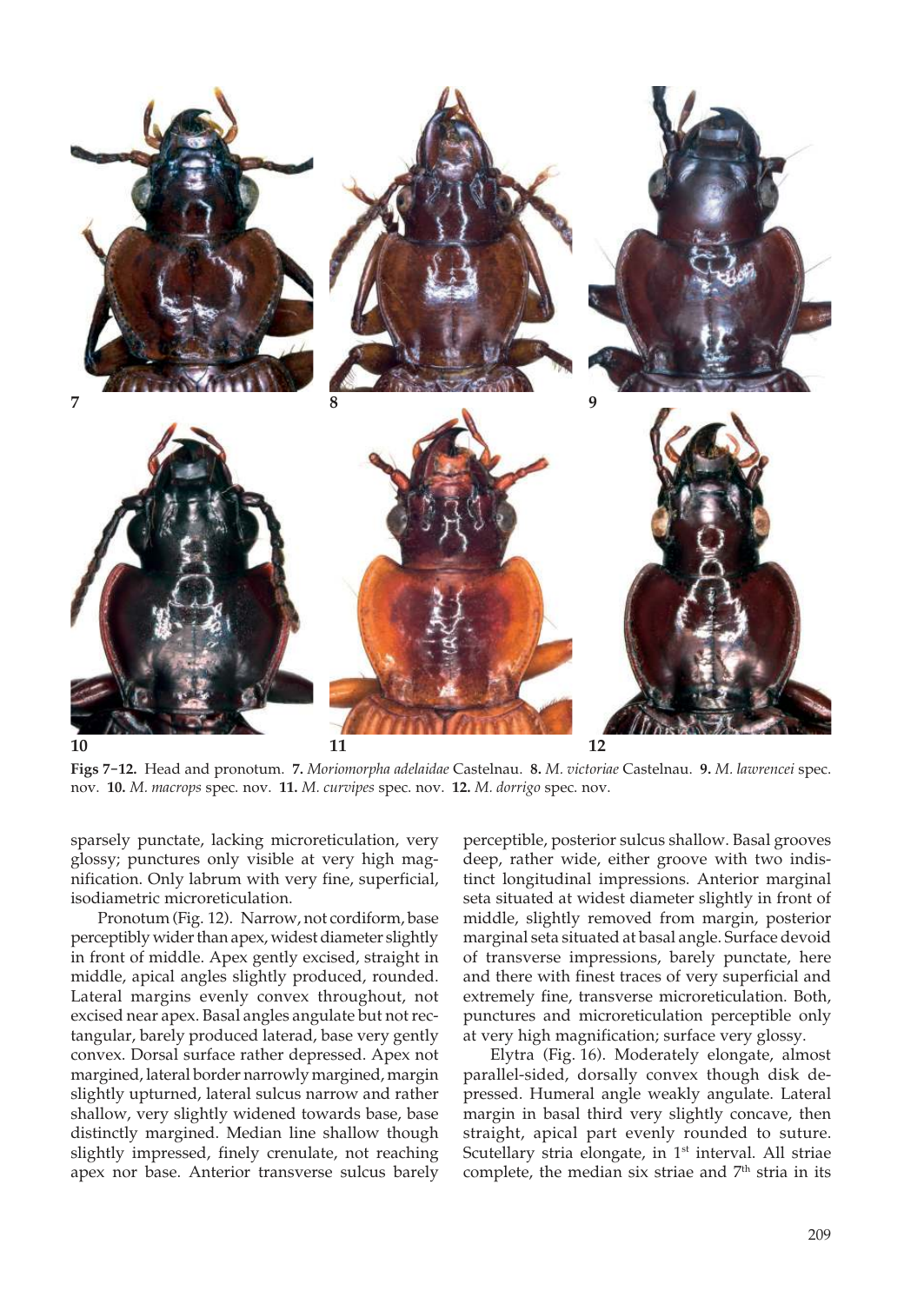apical half rather deeply impressed, very slightly punctate; 7<sup>th</sup> stria in basal half indicated as a row of very slightly impressed punctures. Intervals gently convex. Subapical carina distinct. Scutellary pore and seta situated at base of 1<sup>st</sup> stria. 3<sup>rd</sup> interval apparently with a single setiferous puncture behind middle, adjacent to 3rd stria. Marginal series consisting of 13 punctures and setae, rather widely interrupted in middle, punctures small, setae of very different length. At apex with one longate seta situated near end of 5<sup>th</sup> stria, and another one at end of 2<sup>nd</sup> stria. Intervals impunctate, with extremely fine and very superficial microreticulation that consists of very dense, transverse lines, only visible at very high magnification.

 Lower surface. Impunctate and impilose, with extremely fine and very superficial microreticulation which is only visible at very high magnification. Metepisternum narrow and elongate, slightly  $>2 \times$  as long as wide at apex. Terminal abdominal sternum in male quadrisetose.

 Legs. Comparatively slender and elongate. Profemur on lower surface at basal third with a strongly protruded tooth. Protibia slightly curved, sulcate at anterior surface. Mesotibia moderately curved, lower and anterior surfaces with moderately dense fringe of setae, dorsal surface slightly serrulate. Tarsi narrow and elongate, laterally compressed. 5<sup>th</sup> tarsomeres with two pairs of setae at lower surface. Tarsal claws elongate, glabrous.

 Male genitalia (Fig. 5). Genital ring large, almost quadrangular, but laterally slightly convex, with fairly wide, rounded apex. Aedeagus comparatively narrow, lower surface evenly concave; barely widened in middle. Apex short and moderately wide, slightly curved right, obliquely rounded at tip. Orificium elongate, situated on upper surface, slightly turned to the right side. Internal sac without definitely sclerotized parts, with several folds. Both parameres with narrow and elongate apices, comparatively elongate. The very apex of both parameres with several short setae.

 Female genitalia. Unknown. Variation. Unknown.

**Distribution.** Dorrigo National Park, New England Plateau, north-eastern New South Wales. Known only from type locality.

**Collecting circumstances.** Not recorded, but the holotype probably collected at rather high altitude.

## **Key to the species of the genus**  *Moriomorpha* **Castelnau**

- 1. Body size major, length > 11.5 mm; if < 12.0 mm, pronotum wide, ratio width/length > 1.30 ....... ............................................................................... 2.
- Body size minor, length < 10.5 mm; if > 10.0 mm, pronotum narrow, ratio width/length < 1.20 .. .............................................................................. 4.
- 2. Pronotum narrow, not cordiform, ratio width/ length c. 1.2; base considerably wider than apex (Fig. 12); antenna longer, median antennomeres perceptibly longer than wide; aedeagus rather compressed, not widened in middle, lower surface regularly concave, with rounded apex (Fig. 5). ne. NSW .................... *dorrigo* spec. nov.
- Pronotum wider, cordiform, ratio width/length > 1.3; base as wide as apex, or narrower (Figs 10, 11); antenna shorter, median antennomeres little longer than wide, or unknown, in that case apex of pronotum deeply excised; aedeagus markedly widened in middle, lower surface slightly bisinuate, apex oblique (Fig. 4), or unknown. s. VIC ...................................................................... 3.
- 3. Apex of pronotum deeply excised (Fig. 11); base as wide as apex; eye considerably smaller, < 2 × as long as orbit; mesotibia very strongly curved; elytral stria only finely punctate; aedeagus unknown. sw. VIC ................... *curvipes* spec. nov.
- Apex of pronotum little excised (Fig. 10); base wider than apex; eye considerably larger,  $>3 \times$ as long as orbit; mesotibia less strongly curved; elytral stria rather coarsely punctate; aedeagus as in Fig. 4. se. VIC .............. *macrops* spec. nov.
- 4. Pronotum narrower, markedly cordiform, with far protruded apical angles and deeply excised apex, ratio width/length < 1.20; eye comparatively small, little protruded laterad (Fig. 8); aedeagus slightly sinuate, widened at apical third, with narrow, markedly curved apex (Fig. 2). s. VIC ............. *victoriae* Castelnau, 1867
- Pronotum wider, less cordiform, with less protruded apical angles and shallower apex, ratio width/length > 1.30; eyes larger and/or laterad more protruded (Figs 7, 9); aedeagus either narrow and strongly sinuate, with widely rounded apex (Fig. 1), or barely sinuate, widened at apical third, and with rather narrow, at tip oblique apex (Fig. 3) ....................................................... 5.
- 5. Pronotum wider, ratio width/length > 1.35; eye larger, ratio length eye/orbit > 2.5 (Fig. 7); elytra longer, ratio length/width > 1.65, almost paral-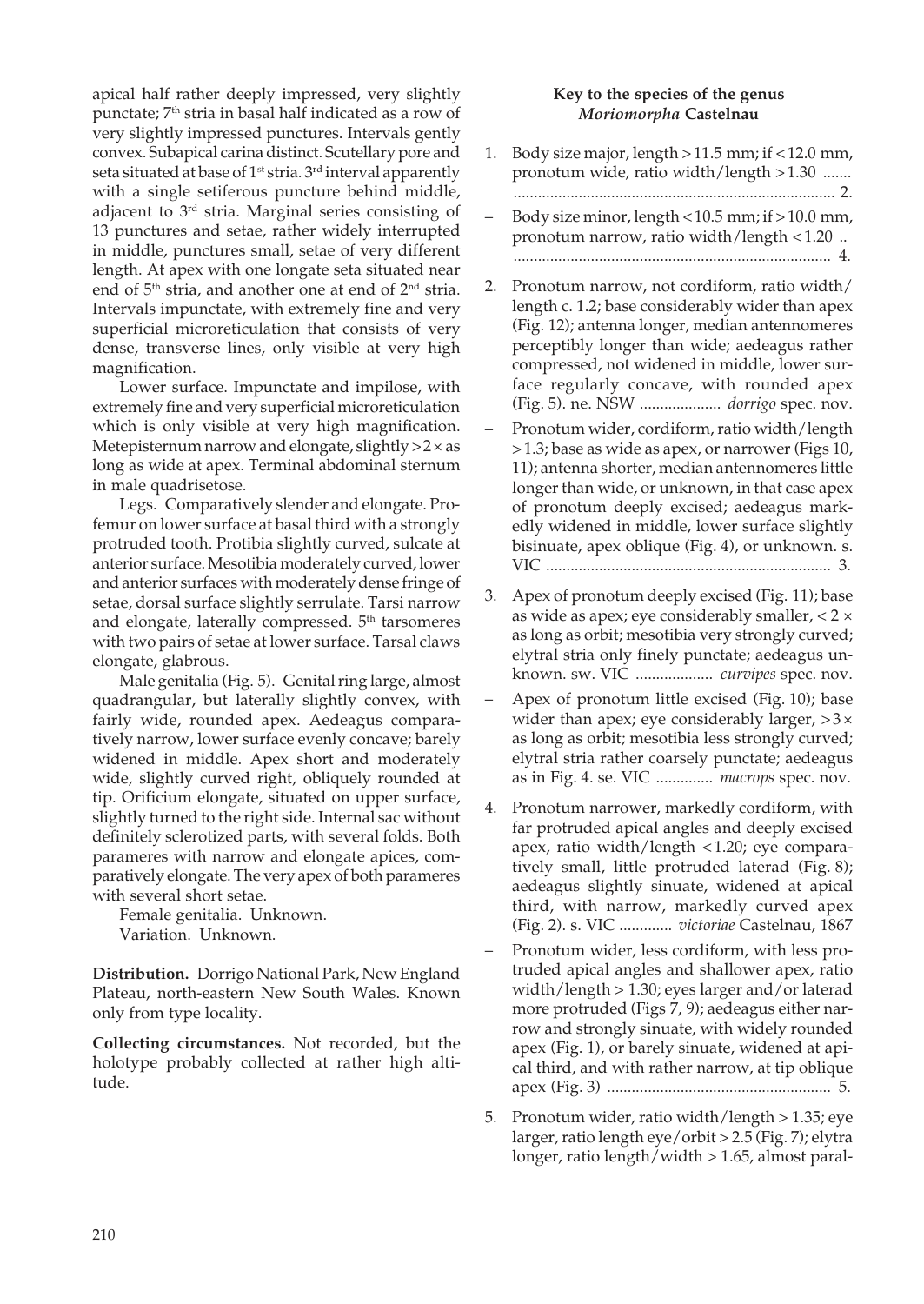lel-sided; humeral angle of elytra rounded; aedeagus very sinuate, with wide, rounded apex (Fig. 1). e. SA, VIC, e. NSW, e. QLD ................... ...................................... *adelaidae* Castelnau, 1867

– Pronotum narrower, ratio width/length 1.30; eye smaller, ratio length eye/orbit 2.0 (Fig. 9); elytra shorter, ratio length/width 1.60, posteriad perceptibly widened; humeral angle of elytra angulate; aedeagus far less sinuate, with narrow, oblique apex (Fig. 3). e. VIC ............................... ............................................... *lawrencei* spec. nov.

## **Remarks**

Until present specimens of the psydrine subtribe Melisoderina were only known from south-eastern mainland Australia, i. e. from south-eastern South Australia through southern Victoria north to central eastern New South Wales (c. 34° S), but were unknown further north or even from Queensland (Baehr 2003). Only recently species of two genera were recorded, or described, from Lamington National Park (c. 28°30' S) in extreme south-eastern Queensland (Baehr 2011). Therefore the occurrence of *Moriomorpha adelaidae* as far north as Eungella and Paluma ranges in north-eastern Queensland (at c. 21° S and c. 19° S, i. e. c. 900 km and c. 1200 km north of Lamington NP) is surprising, because the whole group is a decidedly southern one that was believed to occur only in temperate forests. At Eungella and Paluma this species clearly has invaded the wet tropics and occurs there in subtropical and tropical montane rain forest.

 The occurrence of melisoderine species as far north in the tropics changes our view about the Melisoderines, which group is regarded to belong to the southern, circum-antarctic, so-called "Bassian" faunal element in Australia and to an old, indigenous Australian group that for a long time was believed to be restricted to temperate environments.

 Although all species of *Moriomorpha* inhabit forest, they are fully winged and apparently can fly well and do this deliberately. This ability may account for the wide distribution of at least *M. adelaidae* – provided that all specimens alluded to it actually belong to a single species. But even when future examination of the male genitalia or of genetics should demonstrate that *M. adelaidae* is a complex of several related taxa that possess restricted ranges on different tablelands along the Australian east coast, the dispersal ability of the original stock was considerable.

 The newly described species of *Moriomorpha* fill some gaps in the distribution of this genus which now seems to occupy a number of tablelands all along the south-east and east coasts of Australia from south-eastern South Australia to north-eastern Queensland. However, our knowledge still is quite fragmentary, which is clearly demonstrated by the present paper: a reasonable number of additional species have been sampled, at the one hand, some in areas quite outside of the putative range of the genus; on the other hand all these new species are so far known from a single specimen. This illustrates either the putative rarity of species of *Moriomorpha* in nature, either their secrete habits which render their discovery so difficult. But it is likewise evidence that we have a far from exhaustive knowledge of their species diversity and distribution.

 Very little is known about ecology and ethology of any species. Information communicated kindly by Geoff Monteith (Brisbane) and the sparse printed information about collecting circumstances of species of several genera of Melisoderina suggests that they preferably live inside of logs in different types of forest, where they probably feed on larvae of scarabaeids, lucanids, and other wood inhabiting beetles (Monteith in litt., Moore 1964, Baehr 2011). It seems that in the southern part of the range of the subtribe Melisoderina most specimens were collected in sclerophyll (eucalypt) forest rather than in rain forest. But in the subtropics and tropics the few recorded specimens have been sampled primarily in subtropical and tropical montane forest.

 The mentioned mode of life probably accounts for the extreme rarity of specimens in collections, and this apparent rarity of almost all species already would be a good reason for intensified sampling activities and study of their habits and life histories. However, even more important is in my view that the non-arboricolous psydrine carabids (except the arboricolous subtribe Amblytelina, see Baehr 2005) are a most important group for phylogenetic studies, because this assemblage of tribes holds a position at a crucial node in the phylogenetic tree of the Carabidae and probably gave rise to most of the more evolved carabid groups. Therefore, further exploration which primarily means additional systematic sampling, of this rare but most interesting group of carabid beetles would be a task of major importance.

#### **Acknowledgements**

I am much indebted to C. Lemann and T. Weir, Australian National Insect Collection, Canberra, for the loan of specimens and types and for their kind assistence during my recent visit at that institution, to G. Monteith, Queensland Museum, Brisbane and G. Daniels, formerly University of Queensland Insect Collection,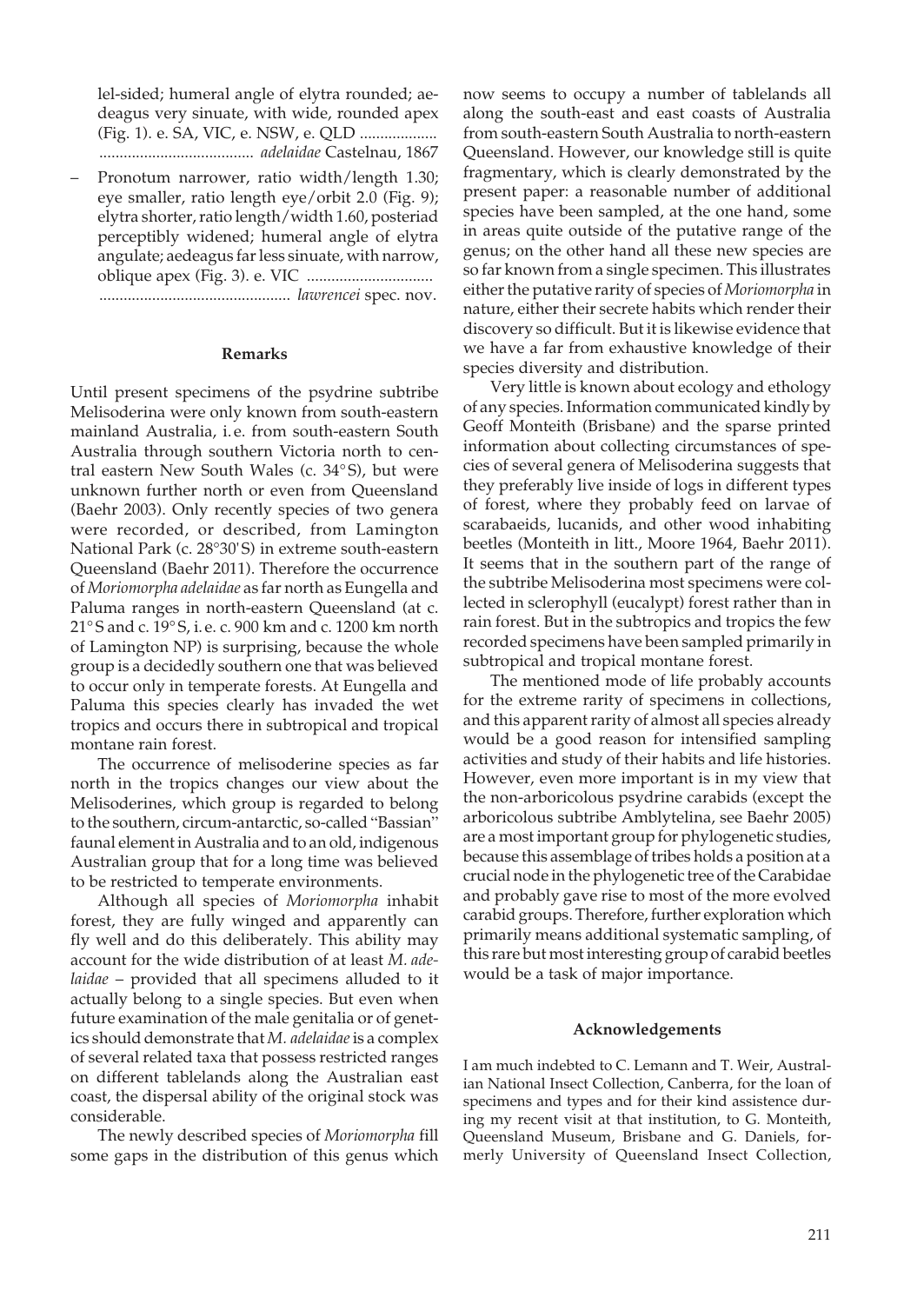

**Figs 13-16.** Habitus. **13.** *Moriomorpha lawrencei* spec. nov. **14.** *M. macrops* spec. nov. **15.** *M. curvipes* spec. nov. **16.** *M. dorrigo* spec. nov. Body lengths: 9.5 mm; 13.5 mm; 11.7 mm; 12.7 mm.

Brisbane, for the loan of additional specimens, and to R. Poggi, Genova, for the loan of types from the Castelnau Collection. Geoff Monteith also kindly added information about sampling circumstances of certain species. To the Deutsche Forschungsgemeinschaft (DFG) I am indebted for supporting the visit to ANIC by the grant No. BA 856/11-1.

#### **References**

Baehr, M. 1999. A preliminary survey of the classification of the Psydrinae (Coleoptera: Carabidae). Pp. 359-368 in: Ball, G. E., Casale, A. & Vigna Taglianti, A. (eds). Phylogeny and classification of Caraboidea. Atti, Museo Regionale di Scienze Naturale di Torino, 1998.